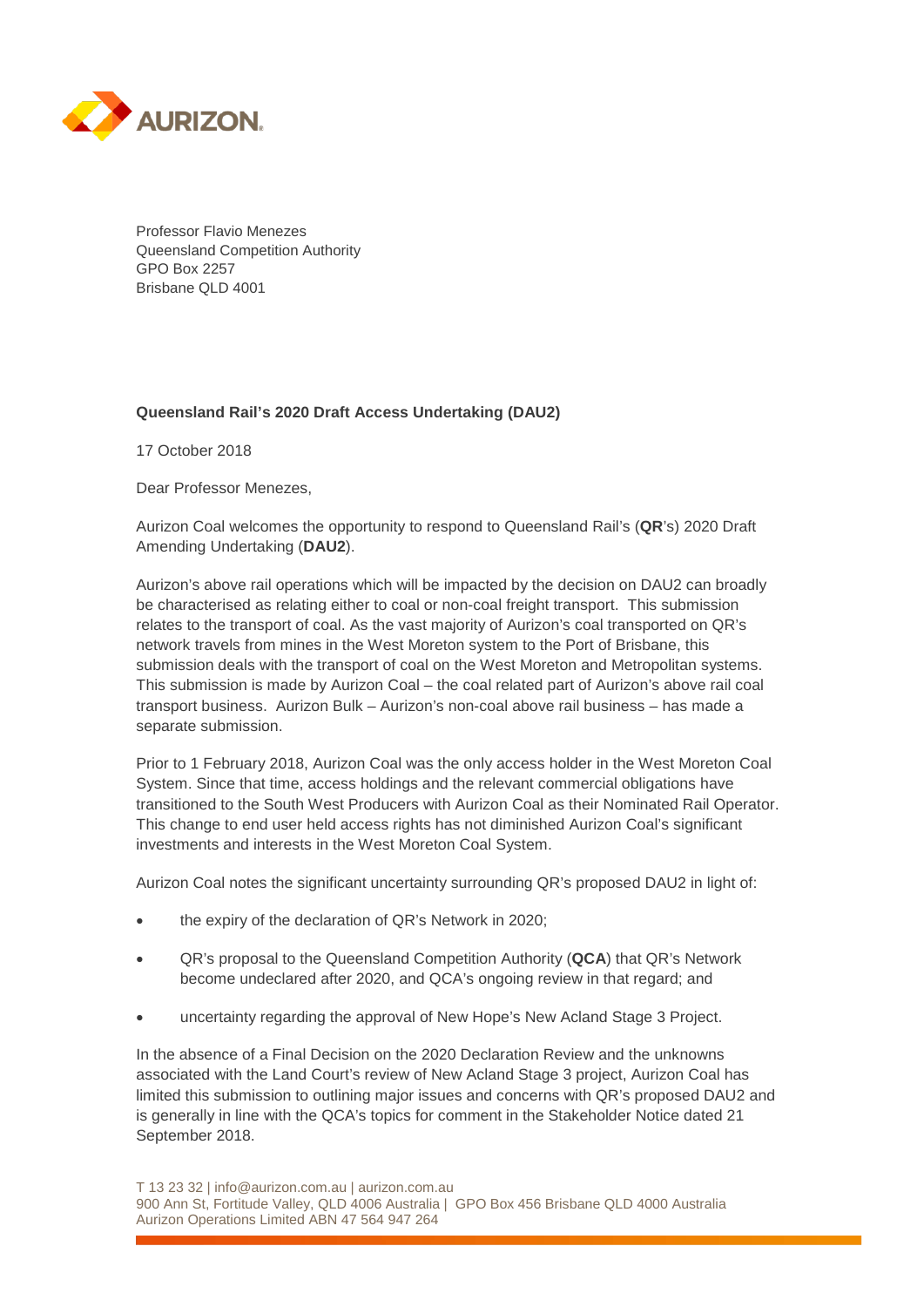# **Productivity and efficiency variations**

As noted in Aurizon Coal's submission on the 2020 Declaration Review, Aurizon Coal maintains that appropriate mechanisms are required to promote competition in up and downstream markets and provide the appropriate incentives to QR to provide fair and reasonable terms of access and pricing including obligations to maintain the network to an appropriate standard.

Aurizon Coal maintains that a significant enabler of competition in above rail markets is innovation such as increases to train payloads and other productivity improvements. To this end, clause 1.3 in the Standard Access Agreement (**SAA**) in Access Undertaking 1 (**AU1**) provides a requirement on QR to consider such variations 'in good faith'.

QR's proposed amendments to clause 1.3 remove the reference to 'in good faith' is opposed by Aurizon Coal. Aurizon Coal submits that there is little incentive for QR (as a monopoly infrastructure provider) to consider such productivity and efficiency variations, and the removal of the limited requirement to do so in good faith reduces confidence that QR would genuinely work with the supply chain to consider any variation. The proposed inclusion of a nonexhaustive list of matters which QR must consider does not overcome this. Aurizon Coal submits that QR would be required to consider such things (among other things) if it was undertaking a genuine consideration of such variations in good faith.

The need to consider productivity improvements is integral to ensuring sustainability and efficiency of the West Moreton Coal System for Aurizon Coal and its customers. This is particularly the case if New Acland Stage 3 is approved and / or there is increasing constraints on freight capacity through the metropolitan system as a result of increased passenger services, including as a result of such projects as Cross River Rail.

Aurizon Coal considers that QR should be obliged to work with the supply chain to identify potential productivity and efficiency improvements and investigate whether they represent a more cost effective and efficient mechanism for meeting or increasing supply chain demand. To the extent the joint investigations determine to a reasonable degree of certainty that a particular initiative is a more cost effective and efficient means of increasing or meeting demand, QR should be obligated to implement the initiative so that the productivity or efficiency improvements can be enjoyed by all supply chain participants. QR would have the opportunity to consider any operational or safety related implications of those proposed productivity or efficiency variations as part of the investigation process.

# **Operating Requirements Manual**

Aurizon Coal is not supportive of the removal of the Operating Requirements Manual (**ORM**) from Schedule 5 of the Undertaking as QR has not substituted its removal with appropriate change management procedures.

Aurizon Coal understands that removing the ORM from the Undertaking allows for minor changes to the ORM to be implemented without a Draft Amending Access Undertaking. However, QR's proposal removes QCA oversight of a document that is integral to understanding pre-conditions of access (such as interface risk management) and also operational procedures (such as network control), changes to which can have significant impacts on Aurizon Coal as an above rail operator. The proposal to replace this oversight with a requirement to merely consult is not sufficient, particularly in light of Aurizon Coal's historical experience with QR consultations and unwillingness on QR's part to adequately consider and respond to feedback provided by supply chain participants.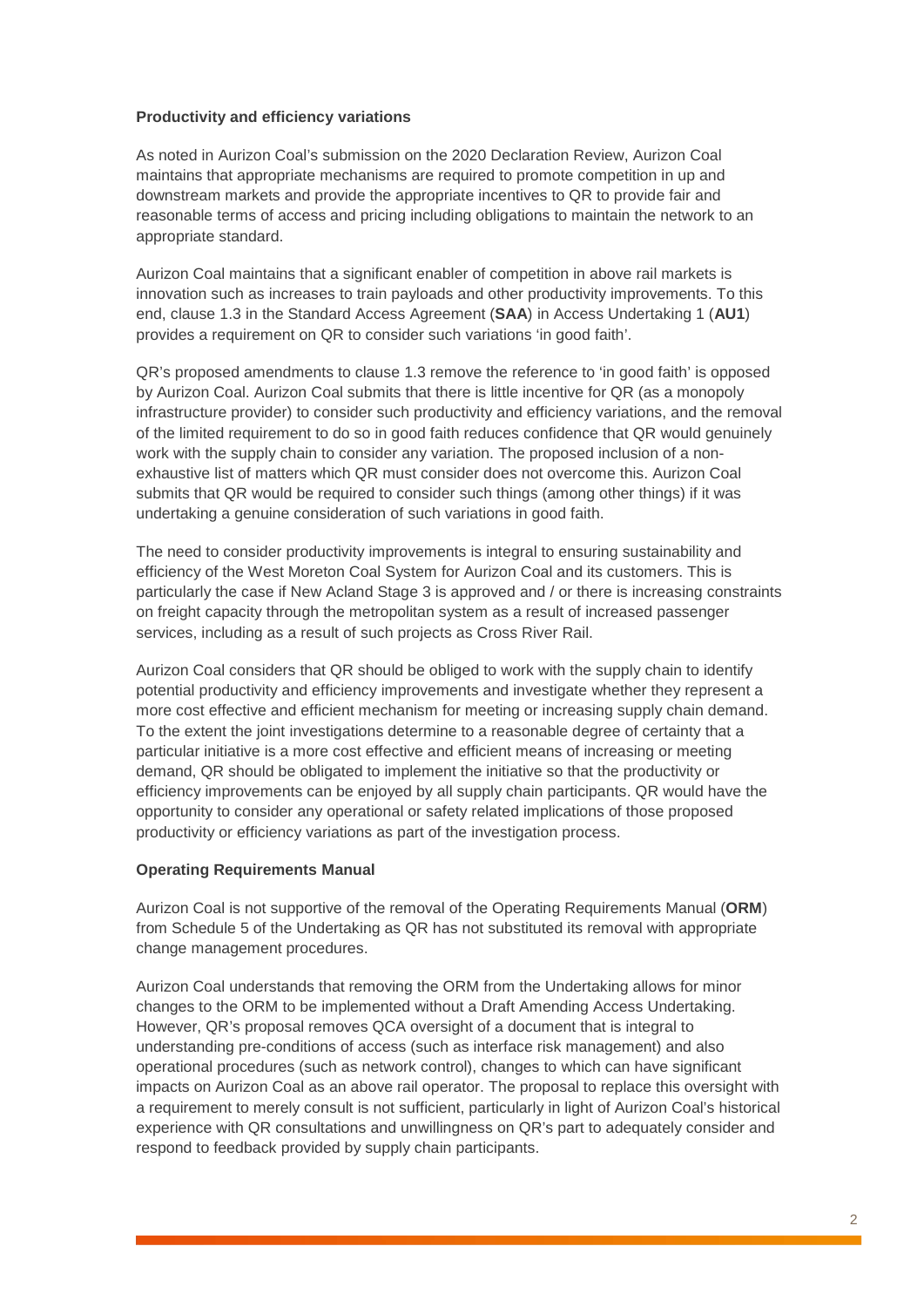Although QR is not competing in the above rail market, this is not the only factor that will drive QR to make changes to the ORM that will impact the above rail freight market. Specifically, as a passenger service provider, there may be changes required that are driven by benefits or needs of the passenger market which may impose increased costs or risk to the rail freight market. To the extent this is the case, it is integral that the impacts to above rail operators are considered and there is an ability to dispute through referral to the QCA or other relevant body if QR does not appropriately consider or take into account those impacts.

QR should not be allowed to make unilateral decisions which can have significant impacts on above rail operators and the supply chain. Should the ORM be removed from the Undertaking, more stringent change management procedures and clear rights for dispute are required to overcome this.

# **Train Planning Principles**

# *Monthly Train Plan (MTP) Modification Consultation*

The existing Train Planning Principles in Schedule F – Network Management Principles (**NMP**) in AU1 (which QR proposes to largely hold over into DAU2) require further clarity on their application. In particular, the drafting in clause 2.1(m) regarding Modifying a MTP is not sufficiently clear on when QR is required to obtain agreement from Access Holders with regard to variations to the MTP and Planned Possessions.

Under the current drafting, QR is required to obtain agreement for MTP variations where an Access Holder's scheduled Train Services are not going to be met and "*to the extent that the modification is not within the scope of that Access Holder's Train Service Entitlement and is not an Emergency Possession or an Urgent Possession."* This drafting is illogical, as it is not clear how a modification itself could be either within or not within the scope of an Access Holder's Train Service Entitlements. Aurizon Coal submits that the drafting should be updated to reflect that an Access Holder must agree to the MTP variation where that variation would result in scheduled Train Services not being met.

# *New Category of Possessions – 'Ad Hoc Planned Possessions'*

Aurizon Coal is not supportive of the inclusion of a new category of possessions called 'Ad Hoc Planned Possessions' and the associated changes in the NMP. Aurizon Coal's understanding is that such possessions would be scheduled in variation to the MTP with 3 months' notice to essentially allow QR to undertake ad hoc maintenance.

Aurizon Coal does not understand why QR would require such possessions given the existing processes allow for Planned Possessions (which are consistent with the equivalent 3 month notification requirement for variations to the MTP) along with Emergency and Urgent Possessions for unplanned maintenance requirements. It is unclear under what circumstances QR could require a possession which is simultaneously 'Planned' and 'Ad Hoc', the only logical reason being that QR wishes to claim capacity for maintenance which it cannot adequately justify 3 months' in advance due to poor maintenance planning processes.

Aurizon Coal is sufficiently concerned about the capacity implications of such possessions and the consequential increased variability of the MTP. Aurizon Coal disagrees that these changes do not change the intent of the NMP as asserted by QR in their Explanatory Document given the capacity implications of the proposal. The possession processes which exist under AU1 are sufficient to enable QR to execute its maintenance plan, and the inclusion of 'Ad Hoc Planned Possessions' would only enable QR to further reduce the rigour applied to its maintenance planning processes.